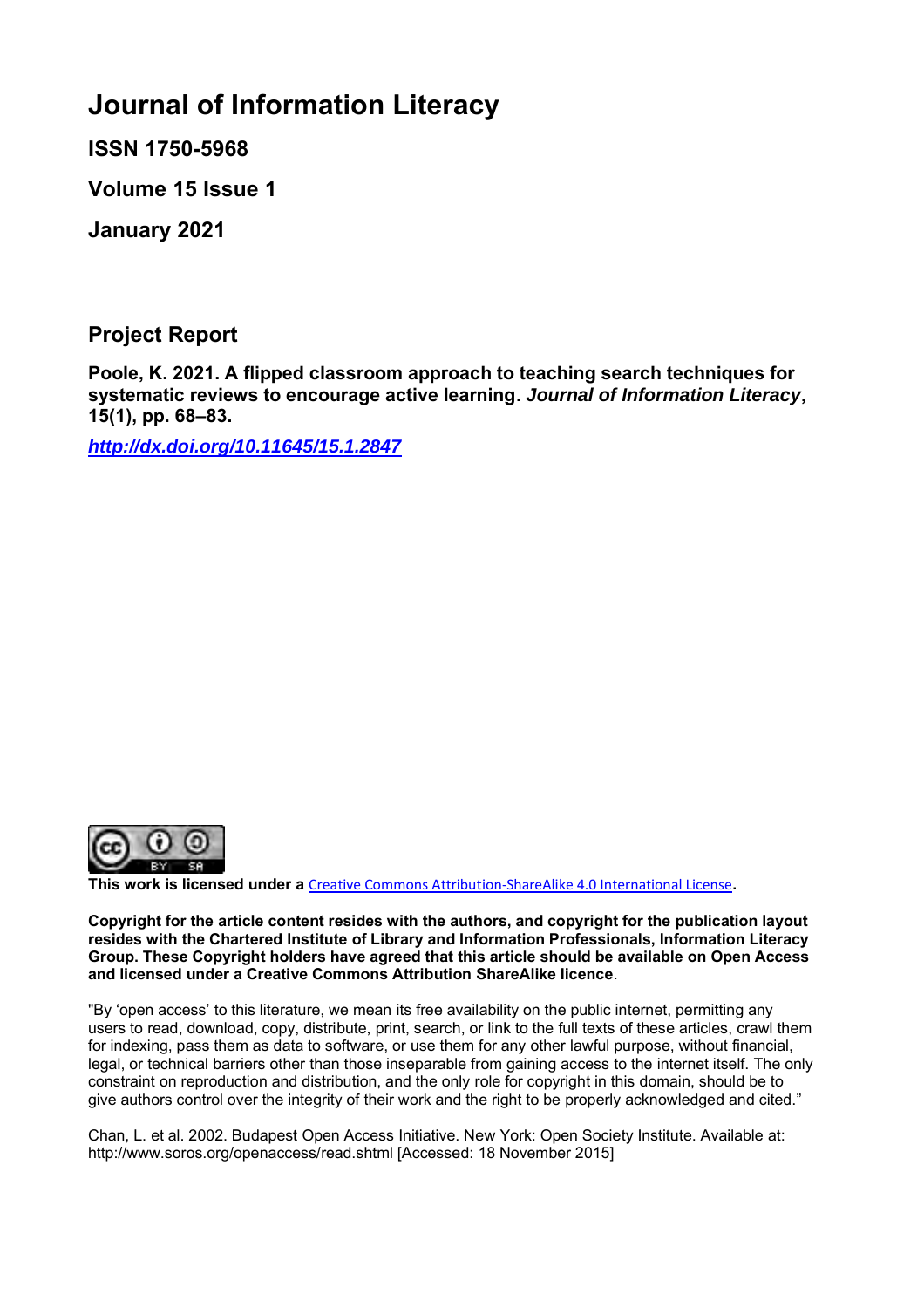# **A flipped classroom approach to teaching search techniques for systematic reviews to encourage active learning.**

**Karen Poole, Learning and Teaching Librarian, Libraries & Collections, King's College London. Email: [karen.poole@kcl.ac.uk](mailto:karen.poole@kcl.ac.uk) Twitter: [@KarenPooleUK](https://twitter.com/KarenPooleUK) ORCID: [0000-0002-2934-0004](https://orcid.org/0000-0002-2934-0004)**

# **Abstract**

This project report describes the rationale for moving a one-shot library teaching session on advanced searching for systematic reviews to a flipped classroom approach (e-learning ahead of face-to-face teaching) and the process this took. It examines the e-learning and active learning elements designed to support learners engage with challenging threshold concepts including subject headings. Learner feedback during, immediately at the end of each session, and in response to a follow-up impact survey is considered. Overall, learner feedback on the flipped classroom was very positive and teachers reported improved learner outcomes (formative in-class informal assessment). Areas identified for development are presented. The report extends the body of research on the use of the flipped classroom in information literacy and provides evidence that active learning techniques can be successful in increasing learner engagement and achievement even in a one-shot setting.

# **Keywords**

active learning; delivery format; flipped classroom; higher education; information literacy impact; information literacy; systematic review searching; threshold concepts.

### **1. Introduction**

This project report describes the rationale for moving the teaching on advanced searching for systematic reviews to a flipped classroom approach (e-learning ahead of a 3-hour face-to-face teaching session) and the process this took. It examines the e-learning, the active learning elements and assessment which was included in the new lesson plan, alongside learner feedback, both immediate at the end of each session, and in response to an impact survey.

### **1.1 Background**

Librarians supporting the health faculties at King's College London have been involved in developing and teaching regular one-shot face-to-face group sessions on advanced searching for systematic reviews since 2011. Demand has been continually high with staff, PhD students, MSc and even BSc students requesting support and keen to attend teaching sessions. The face-to-face teaching session has moved through several different iterations (Blackstock & Lipczynska, 2015); demand has continuously outstripped supply.

Although satisfaction from learners who completed the end-of-session questionnaire was generally high, the experience was less positive for librarians teaching the sessions. The main issue identified in teacher reflection was the difficulty of trying to teach advanced searching skills suitable for completing a high quality systematic review to learners who had little to no experience of undertaking a search on a structured database such as Embase or APA PsycInfo, nor of using database subject headings (thesaurus terms). The learning journey that attendees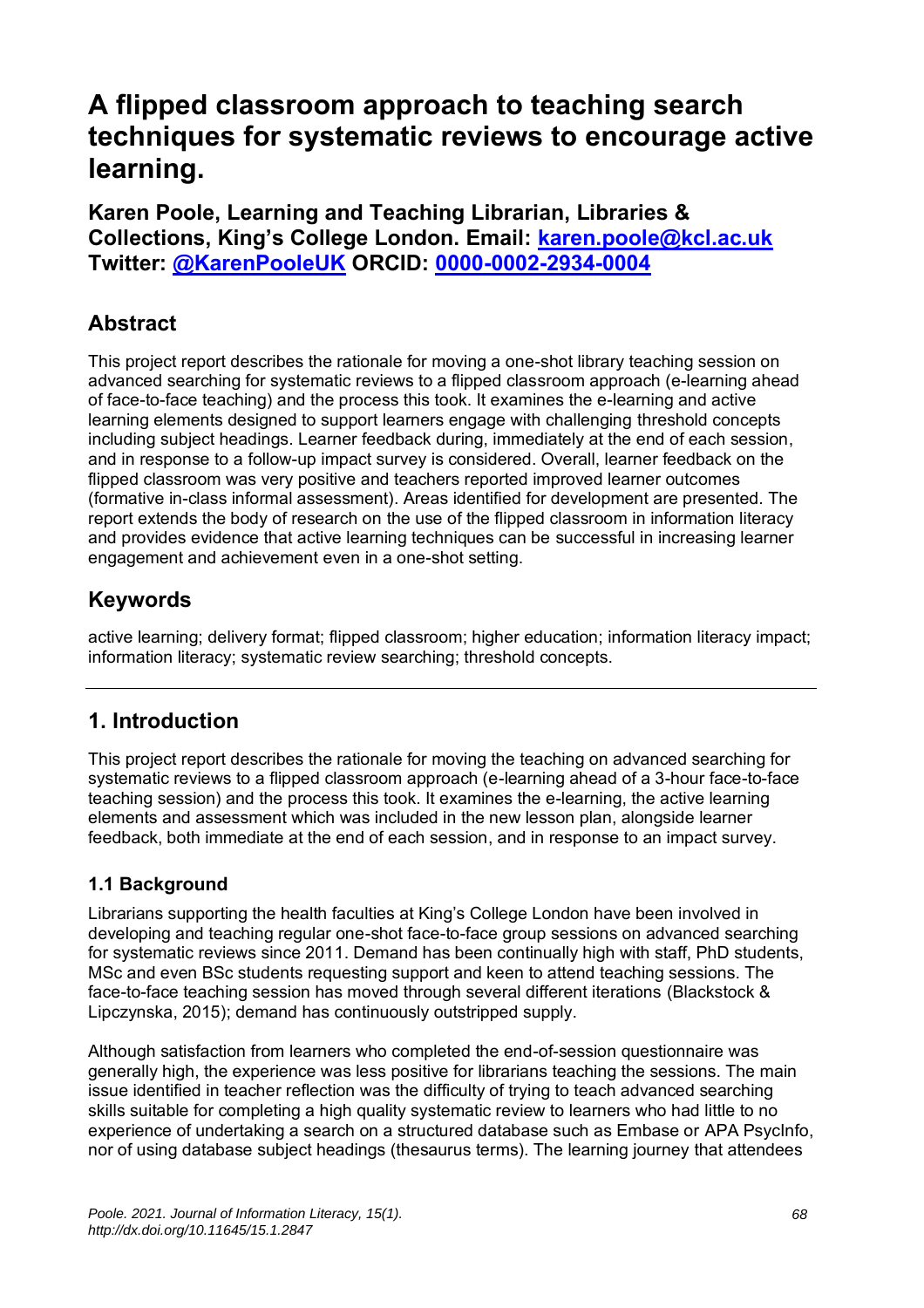were asked to take in just one three-hour session was extreme. This often led to a lack of time to cover all planned elements of the lesson, particularly the section on searching grey literature. During the individual practice database search activities where librarians provided feedback it was apparent that learners were struggling to apply what they had just been taught and needed more time to try to understand this.

In 2019 it was decided to teach this as a flipped classroom (e-learning ahead of a face-to-face session). E-learning, which was developed in-house, supporting systematic reviewers seeking to develop searching skills had been in place since 2018. However, when checked in 2020 only 12% of the attendees on the previous versions of the workshop had ever engaged actively with the e-learning at any time.

In July 2019 e-learning was made compulsory ahead of attending the sign-up search techniques for systematic reviews course. The lesson plan for the face-to-face teaching session was completely overhauled and new activities introduced. It aimed to give more time to learners to work on challenging elements such as subject headings, which can be considered threshold concepts (Meyer et al., 2010), and to be supported in class if these were proving troublesome. Active learning methods within the face-to-face teaching were used.

#### **1.2 Flipped Classroom**

The flipped classroom approach which has been used successfully in one-shot information literacy teaching (Brooks, 2018) requires learning to be done ahead of a session, with class time used for discussion and checking learning. It repurposes the classroom, frontloading the content so that more passive learning, for example an introduction to a concept, happens ahead of class, and can allow the time with the teacher to be more active and interactive. Benefits can include a positive impact on learning motivation and/or engagement along with academic performance (Zainuddin et al., 2019).

Importantly, Weightman et al. (2017, p.21) conclude in their systematic review that there is "compelling evidence that information literacy training is effective and well received across a range of delivery formats". This finding has been confirmed in an update search and appraisal of the literature (Morris, 2020, p.19) which concludes that "experiences are comparable and student preference is generally neutral in relation to delivery format."

#### **1.3 Active Learning**

Active learning covers a wide range of learning and teaching methods and activities which aim to place the learner in a position to think about and apply what they are learning in a real-world meaningful context. This should encourage motivation to learn and learner engagement. Brame (2016) discusses the link between undertaking actions and successful learning, emphasising the importance of:

"…activities that students do to construct knowledge and understanding. The activities vary but require students to do higher order thinking. Although not always explicitly noted, metacognition—students' thinking about their own learning—is an important element, providing the link between activity and learning."

Research specifically within the information literacy field has demonstrated results in-line with the wider research on active learning. Holderied (2011) discusses the positive impact that active learning activities (e.g. interactive technologies) can have on student engagement and learning of information literacy concepts.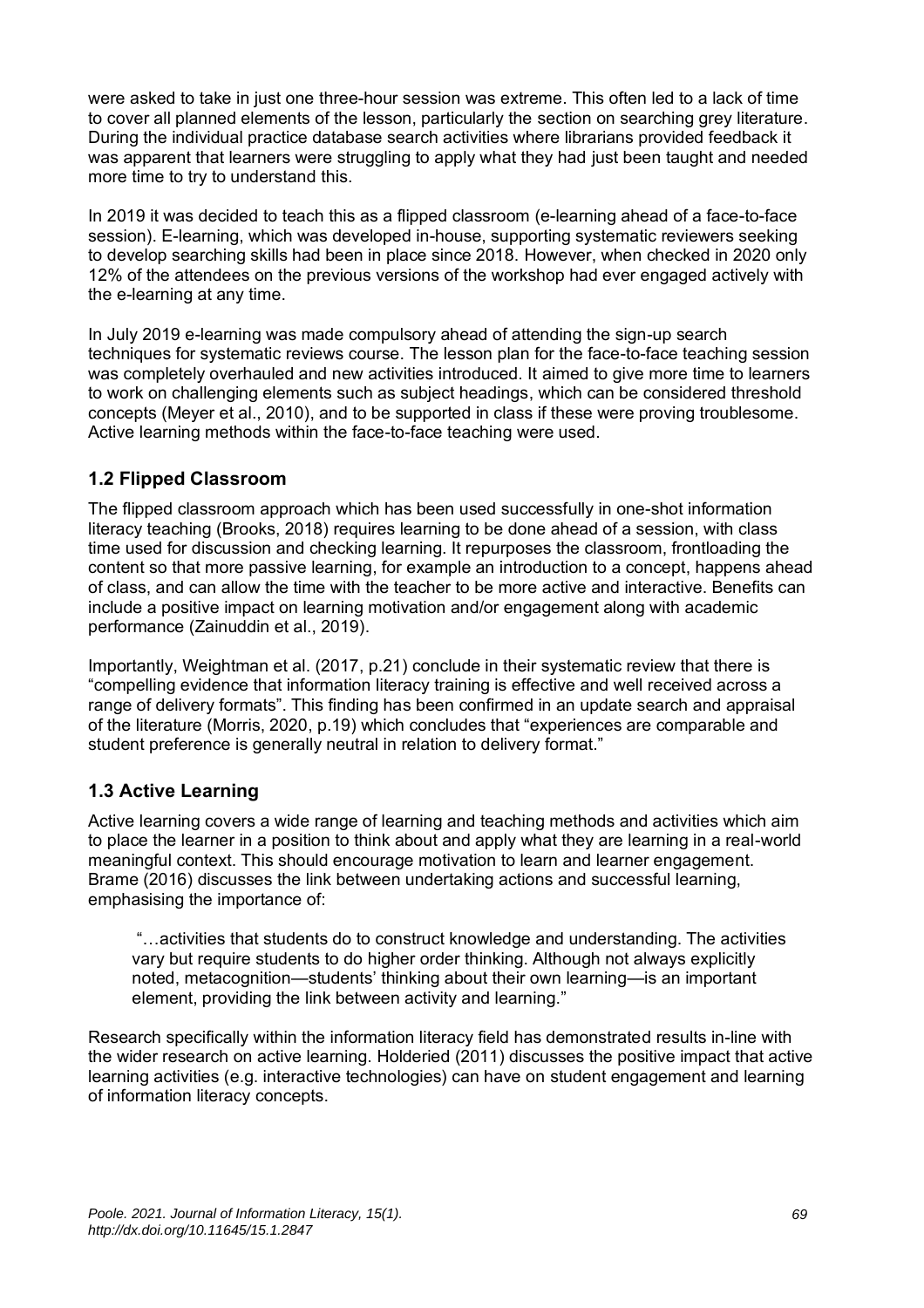# **2. Flipped classroom: e-learning**

E-learning supporting information literacy was developed by the teaching librarians at King's College London to address issues around equity of teaching, to support academic engagement, and to scaffold learning through a learner's time at the university.

In the new flipped version learners were asked to complete the library's standard Advanced Health/Systematic Review e-learning pathway (see Figure 1) hosted on the library's Moodlebased Virtual Learning Environment (VLE) module.

E-learning objects:

- 1. Starting your research and exploring frameworks
- 2. Exploring databases
- 3. Ways of searching
- 4. Searching in action
- 5. Combining your searches with OR and AND

Self-diagnostic quiz (1 attempt allowed)

- 6. Using limits in your searching
- 7. Accessing an article's full text
- 8. (Systematic Reviewers) Using methodological filters
- 9. (Systematic Reviewers) Searching for Grey Literature
- 10. (Systematic Reviewers) Reading and Recording Search Strategies

Final quiz (no limit to attempts, only available if self-diagnostic failed)

**Figure 1:** Advanced Health/Systematic Review e-learning pathway

The e-learning objects comprised a mix of textual presentation, some interactive content, and recorded demonstration of databases etc (see Figure 2). If a learner failed a quiz question, they received auto-feedback after the quiz was submitted to guide them to the appropriate learning object. It was estimated that if a learner were required to complete all the e-learning objects it would take approximately one hour. The learners were then required to pass a final Moodle quiz (if they hadn't passed the self-diagnostic quiz) to check knowledge.

A new section in the e-learning module was created to describe the process for booking onto the group workshop. Learners were required to pass a quiz prior to the booking link for the workshop becoming visible (pass score set at 10 out of 14). Self-selection of completion (where learners tick a box to show they have completed an activity) was not used as there was concern that some learners might select this without having completed the e-learning.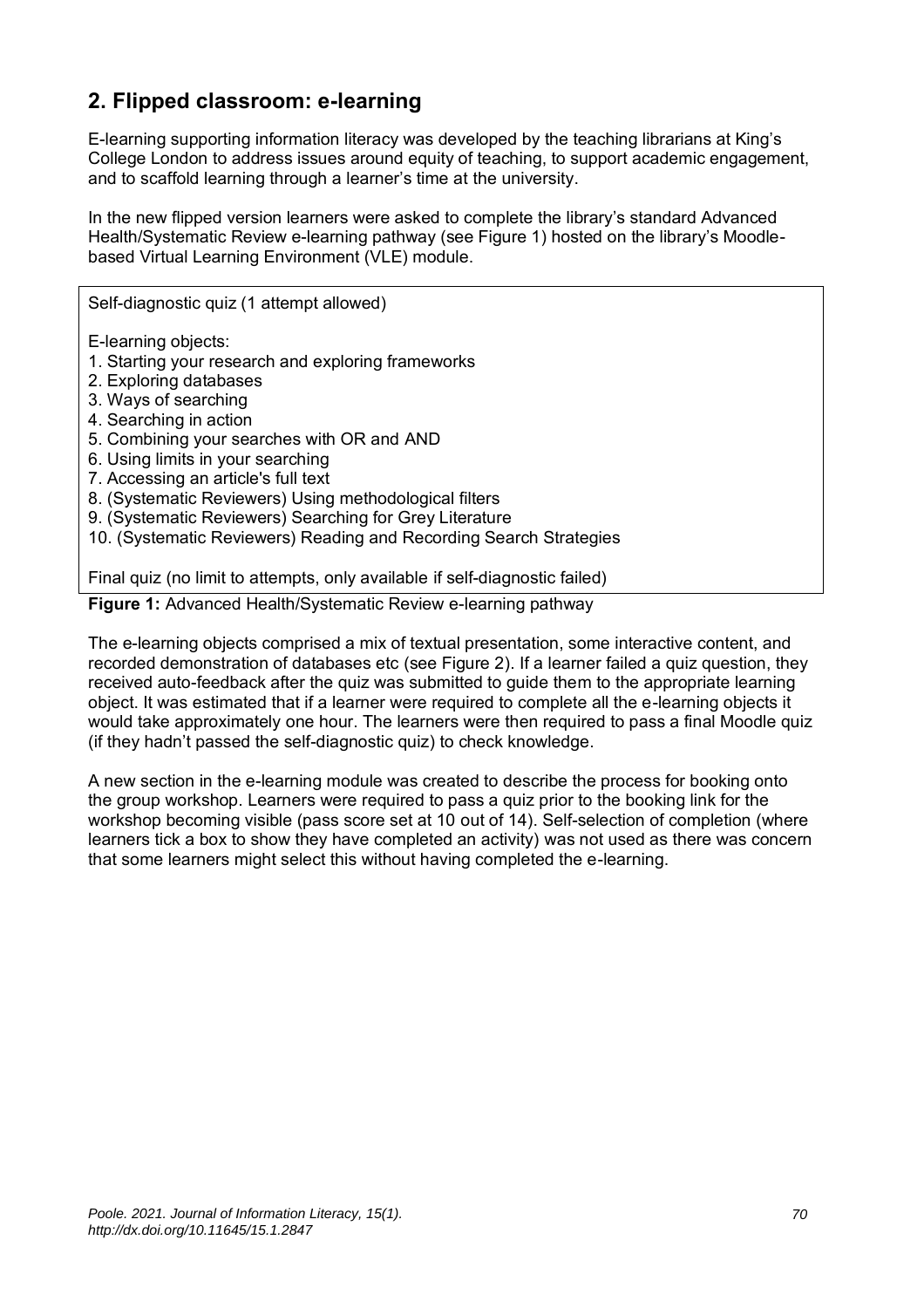

**Figure 2:** Screenshot of e-learning objects forming part of the flipped classroom e-learning: initial diagnostic quiz, presentations, and screencasts and downloadable 'Concepts and Frameworks Planning Template'. Reproduced with permission of Libraries & Collections, King's College London, licensed under a Creative Commons Attribution-NoDerivatives 4.0 International (CC BY-ND 4.0).

# **3. Face-to-face teaching**

When setting the learning objectives (see Figure 3) both the e-learning and the face-to-face session were considered as a whole.

Whilst time was allocated within the face-to-face session to briefly recap the e-learning and to identify what the learners still needed to know, the aim was to use the majority of the time to scaffold the learning to move learners progressively towards a deeper understanding and to give them the chance to put their new knowledge into practice in a supported environment. Learning objectives and the lesson plan were deliberately focussed on the challenging threshold concepts, which had been highlighted by librarians as the points at which students experienced difficulty and anxiety. When grasped they lead to a transformed and deeper way of understanding the subject and without this happening the learner cannot progress (Meyer et al., 2010).

The elements highlighted included: understanding the structure of a database (specifically subject headings); the ability to translate knowledge of advanced searching to assess the quality of a search strategy; and the importance of using grey literature. Whilst, as Hosier (2017, p.3) discusses, "threshold concepts theory frames learning as a highly individual journey" which can clash with the expectation in learning objectives that students will be able to achieve the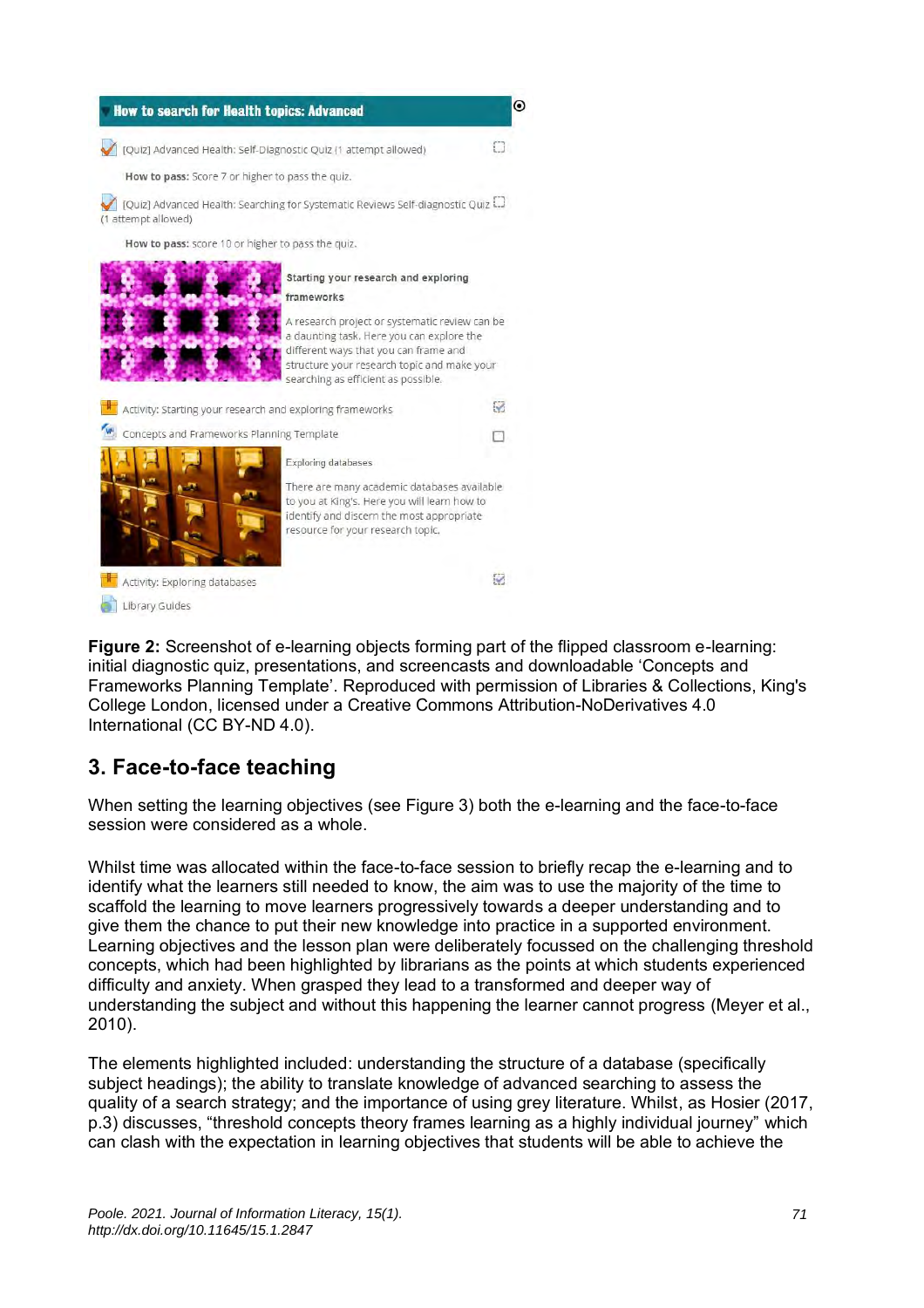same learning goals in the same time frame, it was felt important that these were kept at the forefront when planning the session so that all learners could progress to some degree in each of these aspects. It was very likely that even though all attendees had passed the quiz that there would still be a lot of variation in ability.

By the end of the intervention learners will be able to:

1. Create a focussed search question and identify key concepts

2. Construct a search strategy using advanced searching techniques demonstrating an understanding of the value of keywords and subject heading searches

3. Appraise and evaluate their own work and the strategies of others

4. Identify types of grey literature used in published systematic reviews, and communicate this to their peers.

5. Demonstrate an understanding of the importance of matching an information need with an appropriate product by selecting an appropriate grey literature source for their systematic review topic, and undertaking a search

6. Engage with a community of practice; post on the discussion forum and propose answers to questions from their peers

7. Know where to go for further information and support

#### **Figure 3:** Learning Objectives

When designing active learning activities it was essential to keep in mind the aim for them to be meaningful and for learners to clearly see the link between them and how they would use the knowledge and apply this to a real-world situation. The Active Learning at King's site (King's College London, 2020a) proved a useful tool for considering the principles of active learning and possible activities alongside evaluation approaches.

Activities were designed to allow informal in-class formative assessment, giving learners the opportunity to demonstrate understanding. For example, by articulating why they chose to use a particular grey literature source for a specific purpose.

#### **3.1 Delivery**

The newly designed flipped classroom approach launched in July 2019 with the face-to-face three-hour one-shot session element running 17 times, approximately every two weeks until March 2020 (when all face-to-face teaching was paused due to coronavirus).

123 learners in total attended the new version of the session. The session was open to MSc and PhD students as well as staff, and a few undergraduate students also attended. Each session was co-delivered by two teaching librarians.

#### **3.2 Activities in the classroom**

Aspects of active learning included collaborative and cooperative learning, pair/share and peer feedback activities; problem-based learning with learners creating and evaluating their own search strategy; and authentic formative assessment, with teachers able to address common elements of troublesome knowledge.

Demonstrations of database searching were kept at a minimum as this was covered in the elearning. Instead pair/share activities were used, including an activity where learners were provided with four handouts of article database records and asked to decide in their pairs whether each article would have been retrieved by a specific search line. This encouraged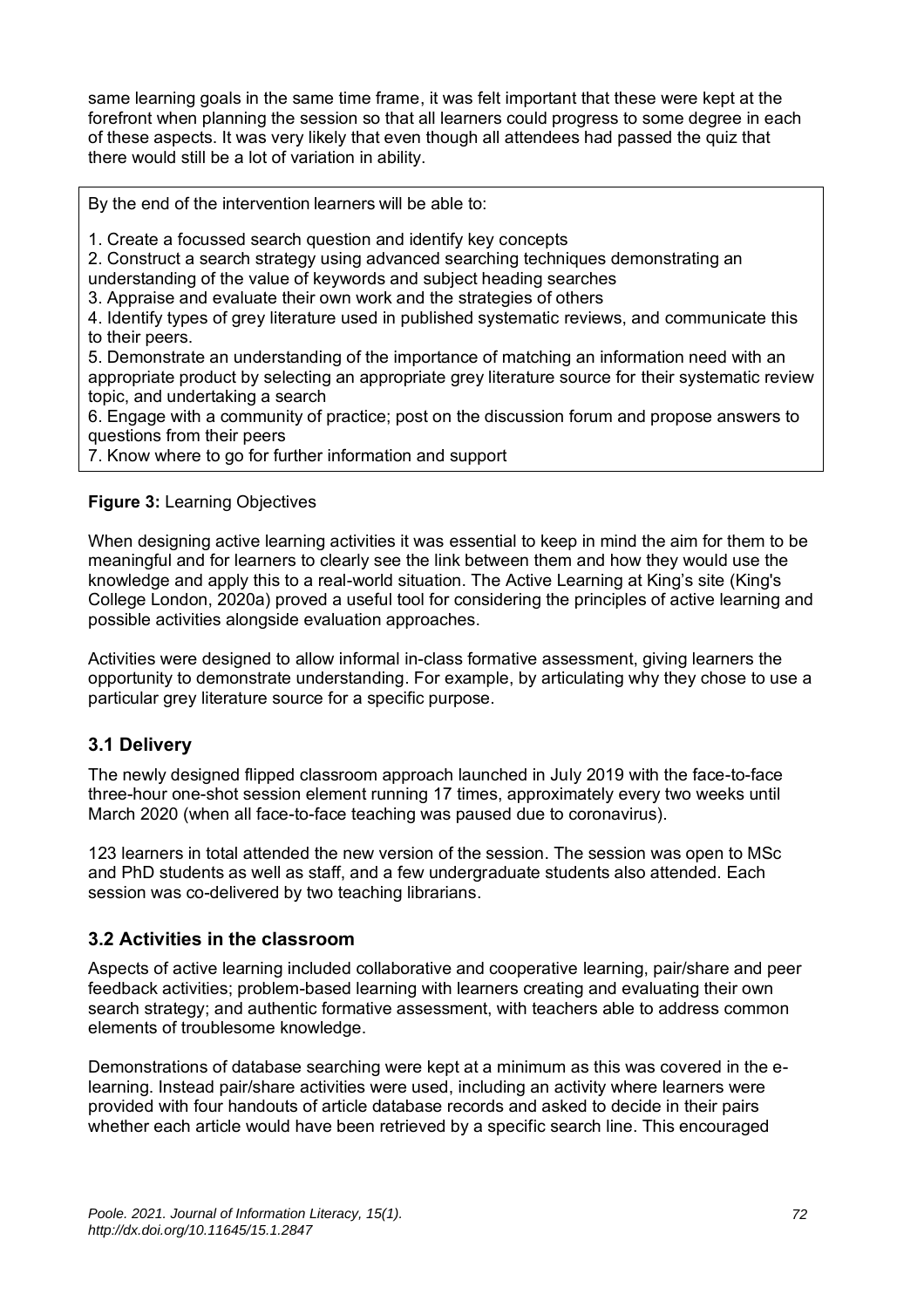further understanding of database structure and why both subject heading and keyword searching was necessary.

The session was designed to provide learners with plenty of opportunities to work on their own research question and search strategy. As well as time working on a database of their choosing there were activities around searching on PROSPERO, locating a published search strategy that could be useful in developing one of their own concepts, considering what published filters might be appropriate for them to use, and finally undertaking a search on a relevant grey literature resource.

Time was allocated in the session for learners to explore not only what grey literature is but also to consider its strengths and weaknesses and discuss any concerns. They were then given the opportunity to search on their own topic. The AACODS checklist (Tyndall, 2010) was briefly introduced as a tool to enable evaluation and critical appraisal of grey literature.

Two activities utilised the Peer Review of Electronic Search Strategies (PRESS) 2015 Evidence-Based Checklist (McGowan et al., 2016). In the first, a pair/share activity, learners assessed a search strategy (Ovid Medline) containing specific errors. The second activity focussed on learners' own search strategy and encouraged learners to give feedback to each other in their pairs using the PRESS checklist.

Peer feedback was also encouraged in the activity looking at planning a search with learners making suggestions on their partner's Concepts and Frameworks Planning Template.

The teachers circulated during the activities and provided individual feedback as required to learners, particularly around the individual planning and searching activities.

One of the aims of the session was to encourage engagement with a community of practice. As well as encouraging this via the use of small group work in the session, learners were also asked as a final activity to engage with a specific Moodle discussion forum, a space that staff and students at King's College London can post a search strategy for comments.

Throughout the session the Searching for Systematic Reviews LibGuide (King's College London, 2020b) was used as a launchpad for resources and when answering questions in order to encourage long-term engagement with this (see Figure 4).

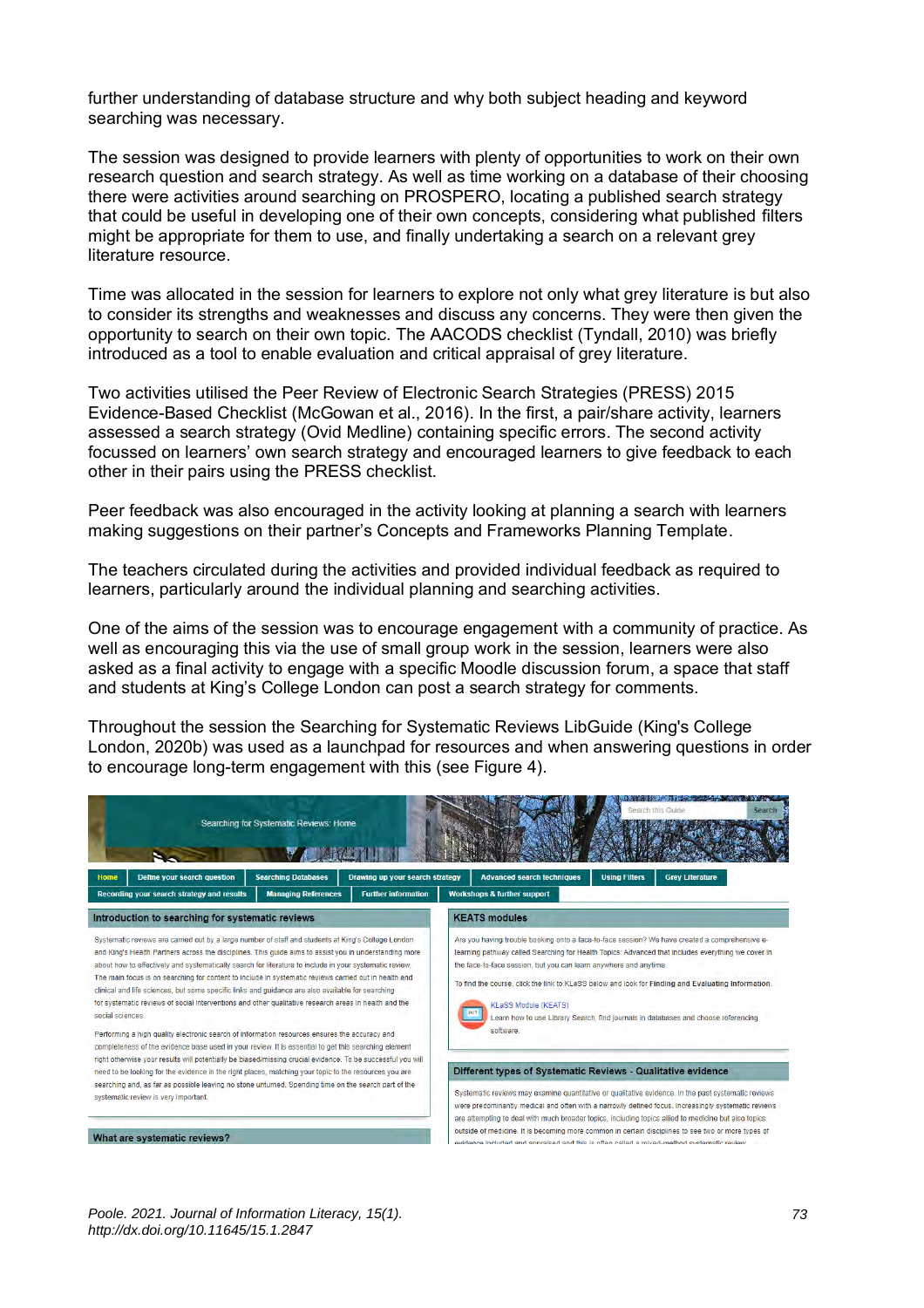**Figure 4:** Searching for Systematic Reviews LibGuide. Reproduced with permission of Libraries & Collections, King's College London, licensed under a Creative Commons Attribution-NoDerivatives 4.0 International (CC BY-ND 4.0).

## **4. Feedback**

We have collected a variety of feedback and conducted research into the impact from our flipped classroom workshop.

#### **4.1 In-session feedback**

An in-session connect activity using a Padlet provided feedback on what learners found most useful/memorable from the e-learning but also on what they still needed to know (see Figure 5). Padlet is an online virtual "bulletin" board (Padlet, 2020), where students and teachers can collaborate, reflect, share links, add comments and 'like' another post. Posts can be anonymous if learners wish.

Common and frequently 'liked' themes in the responses to the question 'What did you learn?' from the e-learning included: combining (using AND/OR); database subject headings and keyword searching; search frameworks e.g. PICO and PEO and templates; and search techniques such as truncation and phrase searching. Less common were responses around grey literature and the use of search filters and limits.

Common and frequently 'liked' themes in the responses to the question 'What do you need to know more about?' included the need for more support around: the use of database subject headings and focus and explode options; use of advanced techniques e.g. proximity/adjacency searching; development of their own search strategy (putting the e-learning into practice); grey literature; limits and filters. Often responses focussed on how a learner could apply these aspects to their search e.g. a learner showed they had an awareness of frameworks (PICO or PEO) but wasn't quite sure what best fit their own research question.

Overall, responses to the Padlet indicated that the e-learning element of the flipped classroom was working as hoped, introducing the concepts and delivering the passive learning element. Many learners indicated there was still a need to understand certain aspects further, but the lesson plan was designed to develop this initial learning and put the new knowledge into practice in a supportive environment. The Padlet was completed at the start of the workshop and revisited at the end to ensure that all posts had been covered.

The Padlet was used in each session to act as a check that each specific group of learners' needs were being met but has also been utilised to inform further development of the session in general as well as identifying further developments for our e-learning. The Padlet was cleared after each session but the responses were recorded. Developments as a result of reviewing Padlet posts have included extending our teaching to cover an element on searching for scoping reviews and developing further e-learning on adapting a search strategy to different databases.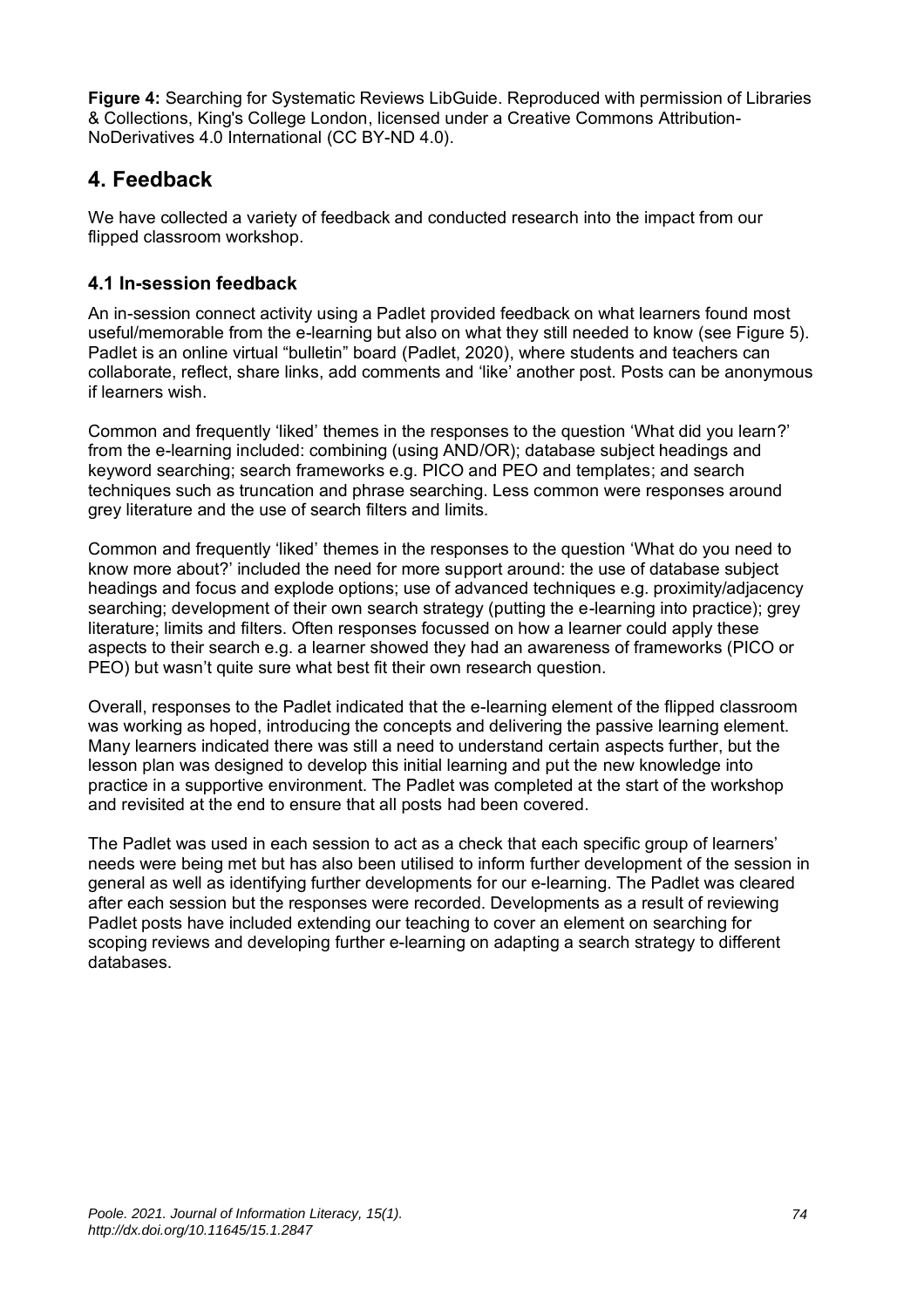

**Figure 5:** Padlets used in-session to encourage reflection on the e-learning and identify learning needs. Reproduced with permission of Libraries & Collections, King's College London, licensed under a Creative Commons Attribution-NoDerivatives 4.0 International (CC BY-ND 4.0).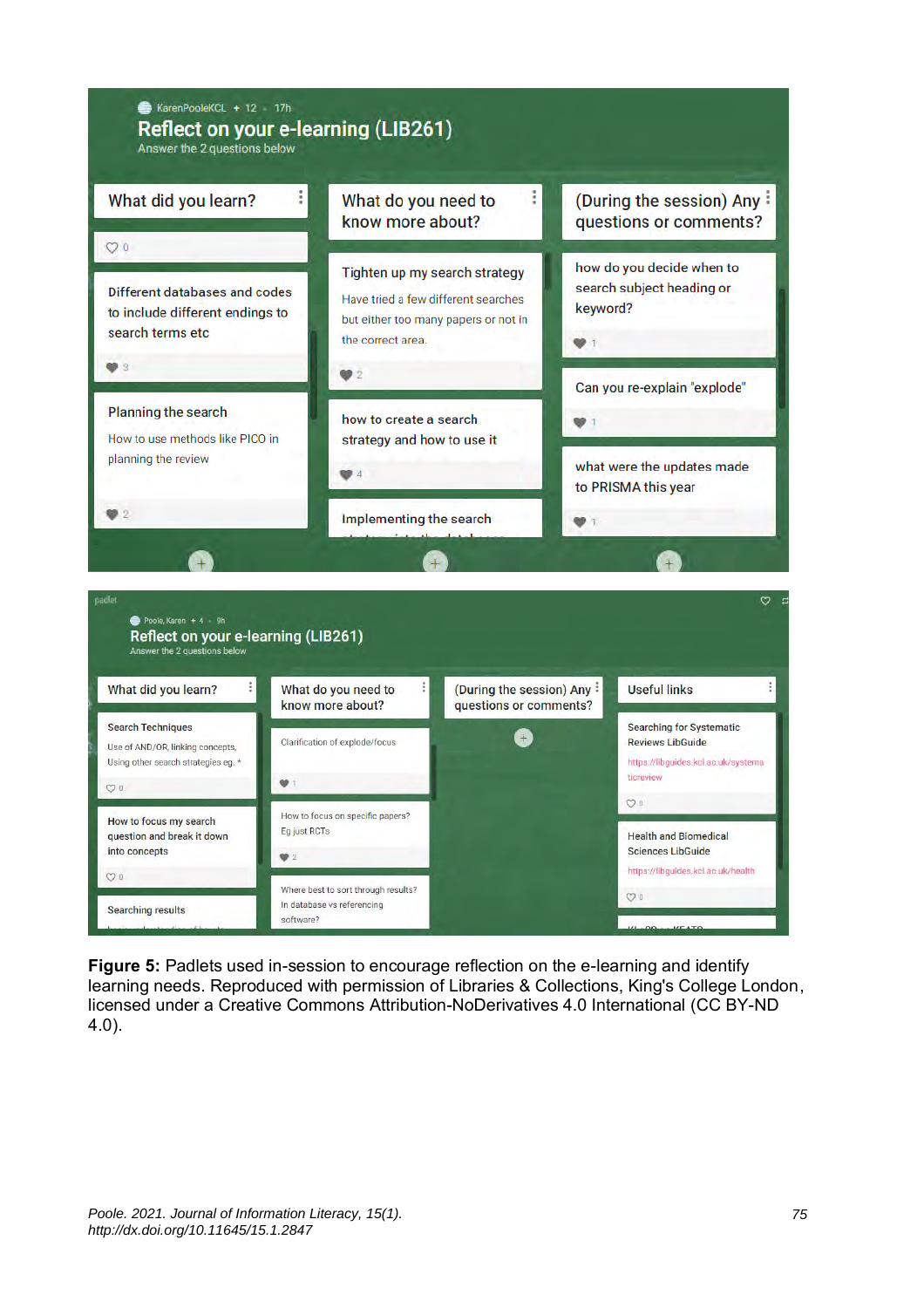#### **4.2 Critical Incident Questionnaire**

At the end of the session learners used a Critical Incident Questionnaire (CIQ) via Microsoft Forms to reflect on what they had learnt and when they were most and least engaged in the session. There were 87 responses from the 123 attendees, a response rate of 71%. The learner reflection both at this point and with the earlier Padlet encourage meta-cognition.

The CIQ used was one already in use for all other information literacy sessions. It has been expanded from the standard 5 questions (Brookfield, 1995) to also include a question to gauge how learners might change their practice as a result of what they have learnt, for example what they perceive the immediate impact might be.

All respondents said they would recommend this session to a friend (our main quantitative teaching performance indicator). Common feedback themes included an increase in confidence, a better understanding of subject headings and keyword searches and other advanced searching techniques, and of grey literature. There was also appreciation of the time available in the session to work on their search strategy and receive feedback. Learners frequently mentioned that they welcomed the opportunity to put into practice in the face-to-face session what they had learnt during the e-learning.

Learners regularly highlighted the times in the session when they were trying to apply the learning to their own search strategy and develop their search terms as the point at which they were most engaged. Many also referenced the interactive practical activities in general and the group work as points when they were highly engaged (although there were a few responses which felt there were too many activities).

In terms of being least engaged several responses mentioned the grey literature element, often because as MSc students they had already been guided by their supervisor to not include grey literature. Others felt that the recap of the e-learning was too repetitive and as a direct result of these comments the lesson plan timing was altered to ensure that this recap element was minimal.

Respondents valued the personalised feedback from teachers during the individual work on their search strategy and that there were lots of opportunities to ask questions. For a few respondents, the pace of the session was too quick whilst others didn't feel enough new content was included. This is unsurprising given the variation in levels of study and experience but is something to be conscious of when trying to appropriately differentiate learning. With respect of the threshold concepts identified it was pleasing that there were very few comments which identified either subject headings/keyword searching, appraising a search strategy, or grey literature as an area where they were puzzled or confused during the session.

A common feedback theme was around increased confidence to undertake and develop a highquality search strategy. The majority were actively working on a systematic review, often with relatively short deadlines, and many responses stated an expectation of using their learning for that purpose. In addition, many respondents noted that they would also use what they learnt to support their practice or for further assignments, or to support students they might be supervising.

These reflections have fed into further developments of the e-learning and session including more coverage of adapting a search strategy to different databases.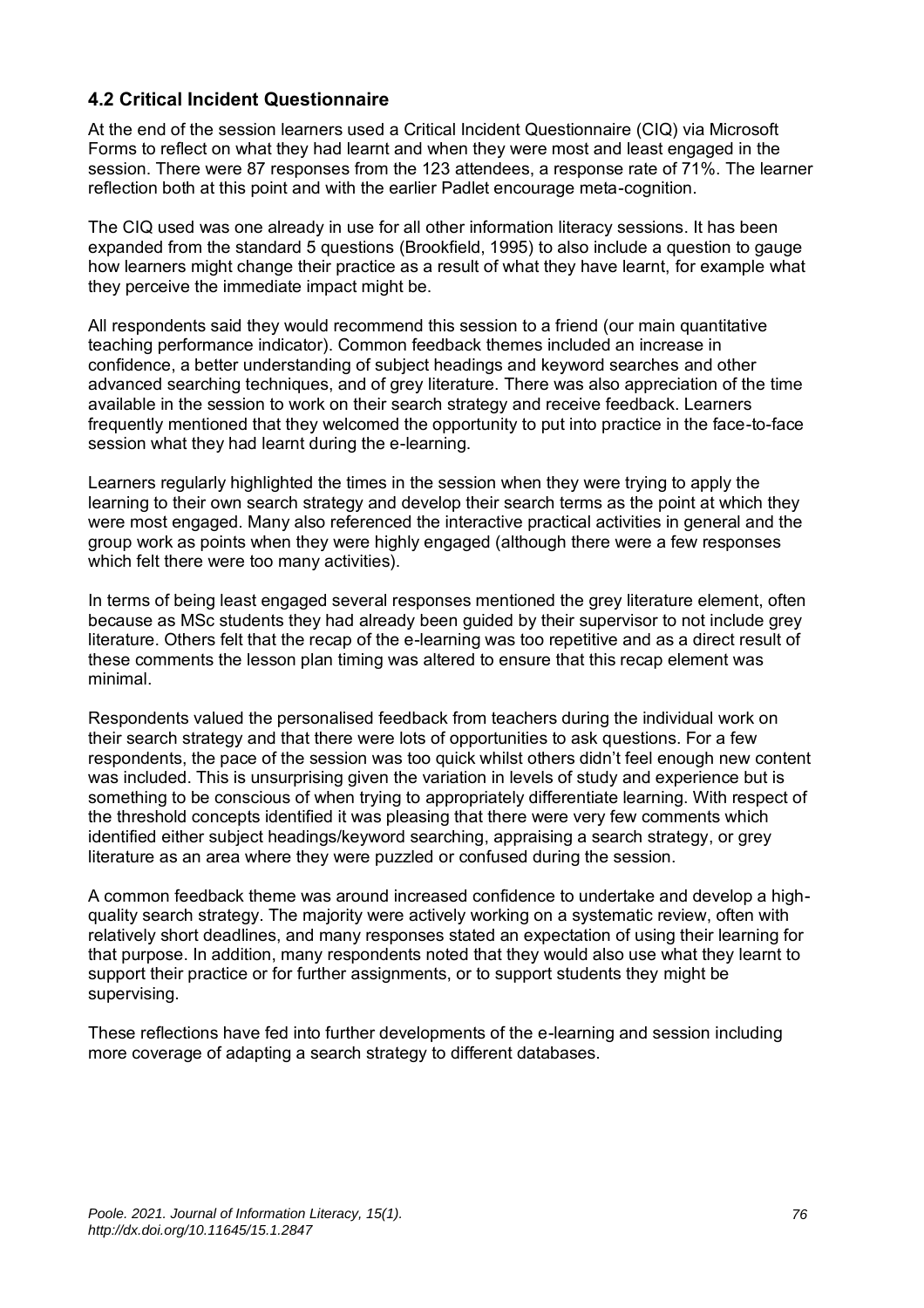## **5. Impact questionnaire and interviews**

#### **5.1 Impact questionnaire**

An impact questionnaire was sent via Microsoft Forms in February and March 2020 to all 123 attendees on the flipped classroom version of the session since July 2019. Some attendees were therefore reflecting on the experience six months after attending the session and others only weeks or days after.

30 responses to this questionnaire were received, a 24% response rate.

Responses were from attendees across 12 of the workshops, with dates attended ranging from July 2019 to February 2020. There was a range across the health faculties and a variety in the type of respondents (with the highest number being PhD students).

Many respondents provided clear statements about the workshop as a whole meeting their learning or research needs. Comments were received about the workshop being helpful, informative, and invaluable. 28 out of 30 would recommend this session to a friend (one negative, one recommending for non-expert searchers).

The one negative response was from a session where all the CIQ responses had been positive. Those willing to complete the reflection at the end of the session may well be those who were most engaged and therefore had a more positive experience. Ensuring a follow up impact questionnaire as standard when learners have had a chance to reflect may help balance this to some degree and potentially identify any problem areas.

#### **5.2 Short- and long-term impact**

Over 56% of respondents reported that the e-learning and workshop contributed an immediate impact ('Definite immediate contribution') on three of the aspects identified: 'Improved quality of research'; 'Contributed to personal or professional development'; and 'More informed decision making' (see Figure 6).

'Improved quality of research' also had the most responses for 'Definite long-term contribution' at 33%. Overall, the number of responses selecting 'No contribution' or 'Unsure' was low.

The aspect of 'Publication of research' was the one where there was less certainty from respondents about definite impact with 47% selecting 'Probable future contribution'. This is unsurprising as the systematic review process can take months to complete and be published and for some MSc attendees publication was never the goal. This aspect also saw the most 'No contribution' responses (10%).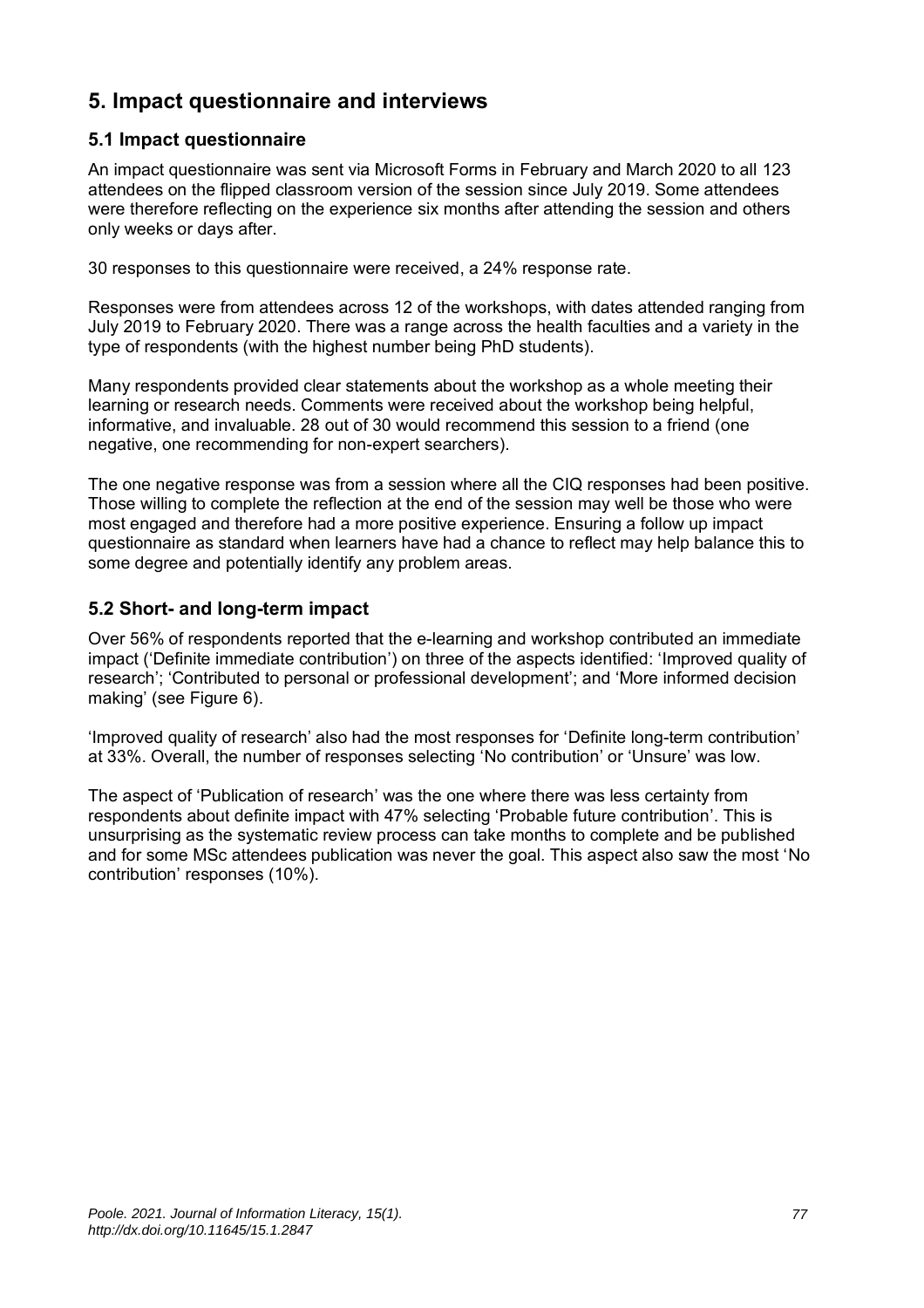4. Did the eLearning and Systematic Reviews workshop contribute to any of the following impacts **More Details** 



**Figure 6:** Responses to Impact Questionnaire question on short/long-term impact Did the eLearning and Systematic Reviews workshop contribute to any of the following impacts: Improved quality of research; Contributed to personal or professional development; More informed decision making; Publication of research? Reproduced with permission of Libraries & Collections, King's College London, licensed under a Creative Commons Attribution-NoDerivatives 4.0 International (CC BY-ND 4.0).

#### **5.3 Impact on practice**

Respondents reported using the learning, and returning to the materials, when working on their systematic review. There was mention of using the VLE forum to receive feedback on a search strategy after the session. Respondents reported having been able to develop a higher quality search strategy, with one already having presented the findings from their systematic review at a conference.

#### **5.4 Reflections on flipped classroom and active learning**

The flipped classroom was referenced with one respondent mentioning the comprehensive nature of the combined e-learning and workshop, and another that it was good to have the planning template to work on ahead of the session. Some responses suggested more content could be flipped allowing more time for learners to be supported in undertaking their own searches and to ensure that all attendees were at a more standardised advanced level. Several responses valued the practical time in the session to undertake their own search with teacher support, and to receive tailored advice. Many suggested that there be more time allocated to this.

In line with the CIQ responses the variation in respondents' experience of research/systematic reviews was clear. This had an impact on how much they felt the workshop was offering new learning versus consolidating the flipped e-learning content/what they already knew.

Some suggestions for improvement from learners validated further developments already made to the workshop in late 2019 in response to feedback in the CIQs and teacher reflection: flipping the completion of the planning template and showing how to repeat searches on different databases.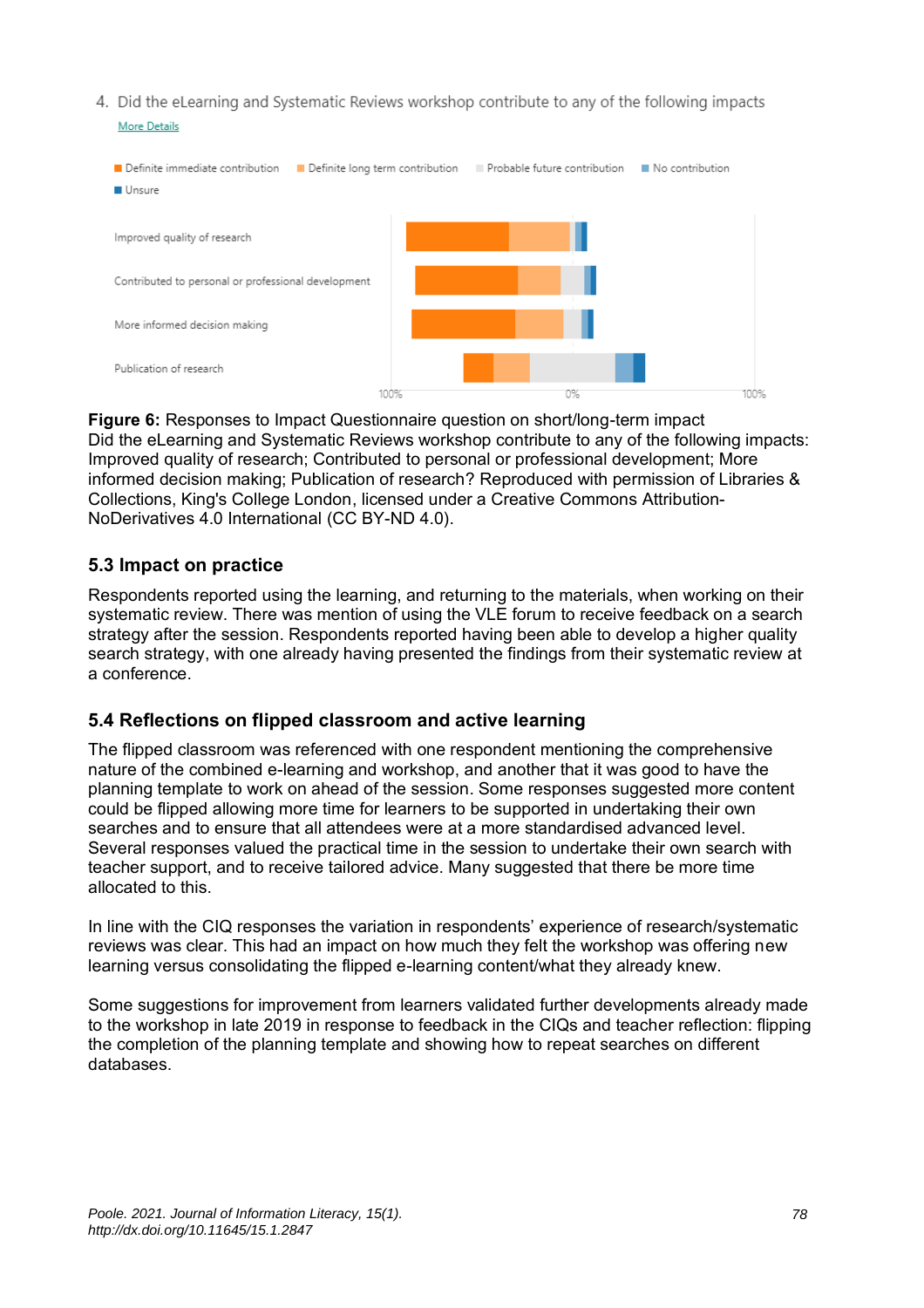#### **5.5 Impact interviews**

To date three interviews have been carried out using a semi-structured approach and starting with a cognitive mapping exercise. Further interviews are anticipated, and analysis will then be performed.

Some initial aspects of immediate interest have been identified.

One interviewee spoke about the barrier caused by the compulsory e-learning. This individual attempted and failed the quiz multiple times before eventually passing.

The need to ensure that learners are given an opportunity to put the e-learning into practice, check their knowledge and be guided to further support as necessary has also been surfaced. The aim in flipping the learning was to use the e-learning to deliver the introductory content but if some students are struggling with these concepts then this is not meeting the objective fully.

This ability to apply their knowledge and consolidate their learning is supported in the workshop but the lesson plan deliberately avoids covering too much of the same ground and of course not all learners will be able to attend a workshop, so there is a need to develop this aspect for those undertaking solely the e-learning.

### **6. Evaluation**

#### **6.1 Threshold concepts**

Overall, the flipped classroom approach has worked well in several aspects. With the three threshold concepts identified there has been a mix of success.

Librarians teaching the session reported that generally they were seeing a more consistent use of subject headings by learners and a better understanding of the reasons that both keyword and subject headings needed to be used for each concept. This is also reflected in the CIQ responses from learners themselves.

Learners were actively engaged during the activities using the PRESS checklist and this activity worked well providing an opportunity to translate their knowledge of advanced searching to assess the quality of a search strategy (their own and published ones). Feedback and guidance could be offered to the small groups as the teaching librarians circulated and the responses the learners put forward indicated that they were able to use the checklist appropriately.

The final threshold concept concerned the importance of using grey literature. Whilst some CIQ responses mentioned grey literature as something they learnt in the session, there were many more responses that identified grey literature as something that was not relevant for them. This was often because they were MSc students undertaking a dissertation project which whilst called a systematic review was very time limited and therefore supervisors were recommending that grey literature not be included.

#### **6.2 Active Learning**

It should be noted that within the confines of one three-hour session there are obvious limitations to how far many of the active learning activities can be developed but the aim was to base activities on the principles and make some impact on student motivation and engagement and this appears to have been successful. Frequent mention of the positive aspects of the activities in the CIQs and impact survey support this.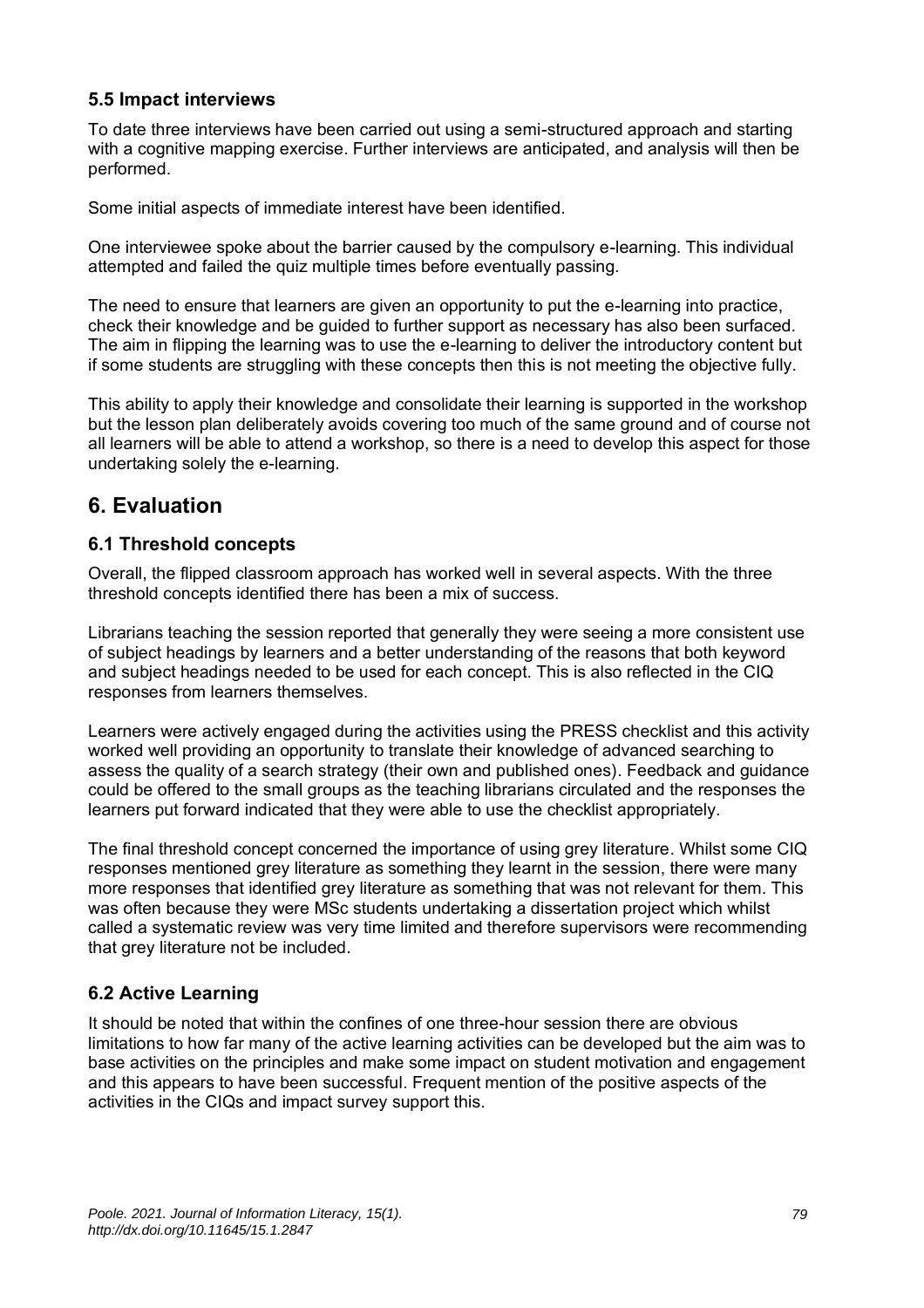As observed by Wiggins and McTighe (2005, p.8) "Individual lessons are simply too short to allow for in-depth development of big ideas, exploration of essential questions, and authentic applications". It would be interesting to explore further how in-depth aspects of active learning, for example ongoing cooperative learning and problem-based learning, could be incorporated into a more embedded programme working over time with a specific cohort.

### **6.3 Timing**

Timing was still an issue within the flipped session. Frequently, and as expected, the learners wanted to ask a lot of questions during the activity where they worked on their own search strategy but care needed to be taken not to let this overrun at the expense of other content. It was decided not long after the new session format started that an additional activity should be flipped to free up more time in class and so learners were asked to complete the concepts sheet (using PICO, or other suitable framework) as introduced in the e-learning for their own topic ahead of coming to the session.

#### **6.4 Differentiation**

It was also a challenge where some learners had already developed a provisional search strategy and they were paired with someone who hadn't yet started searching at all ahead of the session. The peer feedback activity looking at each others' search strategy was often imbalanced and this was highlighted in the impact questionnaire responses as an area which could be improved. On some occasions the activity was deliberately dropped in favour of more individual search development if the teaching librarians felt that most appropriate for that specific group.

#### **6.5 Community of Practice**

Further work needs to be undertaken to encourage a community of practice around systematic reviews. Ideally, staff and students would feel happy in responding to questions on the forum. They would feel engaged to support their fellow reviewers even though they may have moved past the searching stage. It may also be possible to provide a space where researchers can support each other in the aspects of systematic reviewing beyond the library's scope, for example assessing bias, use of software, and the meta-analysis process.

#### **6.6. Access barriers**

One impact study interview indicating that some learners struggled to pass the e-learning quiz has raised some immediate concerns about how many learners were not able to access the teaching session at all. In response work to improve automatic interventions (after multiple quiz failures) and redirect to individual support (e.g. forum, 1-2-1, live chat) is underway. It will also be important to consider alternative routes to the webinar, perhaps attendance at an introductory session.

The literature is clear that a major challenge to the flipped classroom approach is learner motivation to complete learning ahead of a session (Zainuddin et al., 2019). This may affect the session more if it moves to a timetabled slot for some cohorts as opposed to learners choosing to attend and therefore being more motivated to engage with the process.

### **7. Next Steps**

A five-week asynchronous online course hosted on the Moodle VLE which uses many of the same active learning techniques and peer support has been developed. This was piloted with library staff and ran once in earnest in April/May 2020. Feedback from this will be analysed, the course developed further, and will likely run again in January 2021.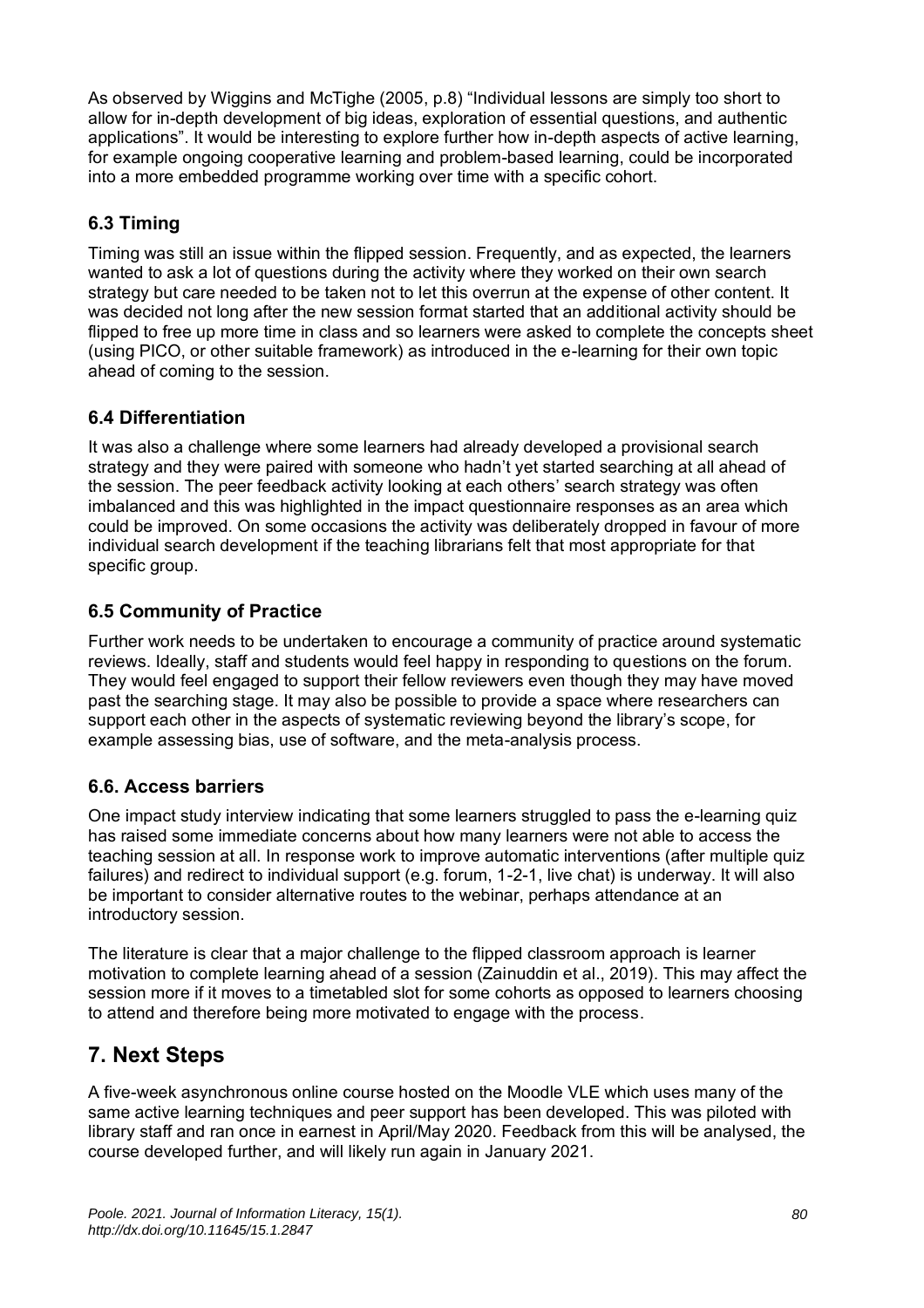Face-to-face on-campus teaching is unlikely to resume in the first semester of 2020/21 and the demand for support with searching for systematic reviews will be heightened with faculties offering student systematic review style projects to replace laboratory and clinical projects.

Finding a scalable solution to support students across the faculties is under discussion and it is likely that embedding the existing e-learning into module VLE spaces and timetabling this eleaning will be a first step. Teaching librarians are ensuring that conversations with academics are covering the aspect of what the scope of the student project is, and whether it is truly a systematic review or instead a critical review or systematic literature review in order to ensure that the appropriate e-learning is embedded.

Work is underway to translate the sign-up three-hour face-to-face teaching to a shorter webinar version. Increasing the flipped content is being considered whilst aiming to retain some of the peer-feedback and collaborative working elements.

Further potential developments include a course to support social science systematic reviewers and to translate the course materials to support NHS colleagues.

Finally, work is continuing around the impact survey and interviews and further detailed analysis and reflection will be generated by this. The aim will be to continue to gather impact responses as teaching recommences.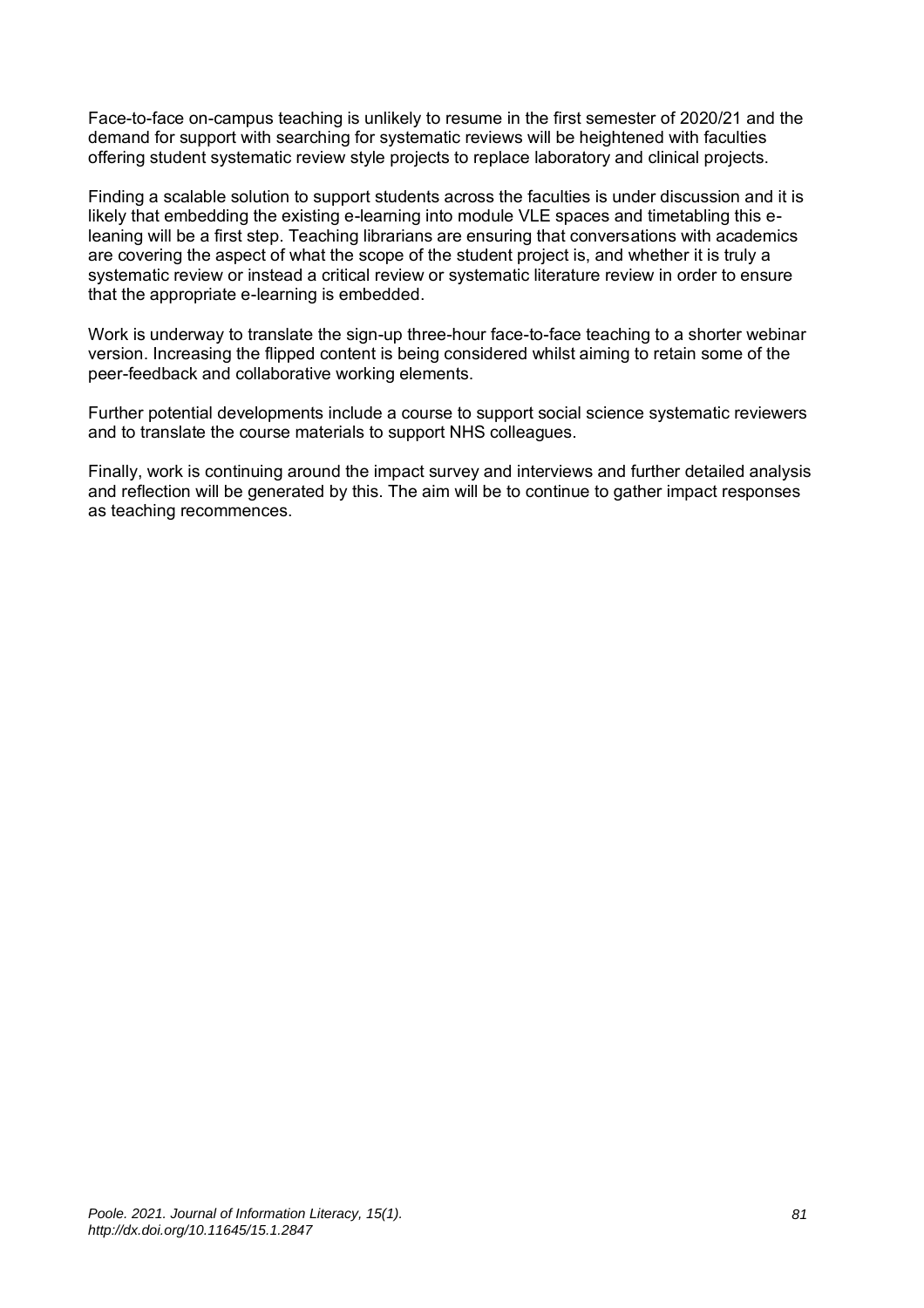# **References**

Blackstock, M., & Lipczynska, S. (2015). Systematic review training for library users at King's College London: the past, present and future. *ALISS Quarterly*, *10(3)*, 13–16. <https://alissnet.files.wordpress.com/2015/05/vol-10-no-3-apr-2015-proof-2.pdf>

Brame, C. (2016). *Active Learning*. Vanderbilt University Center for Teaching. <https://cft.vanderbilt.edu/guides-sub-pages/active-learning/>

Brookfield, S. (1995). *Becoming a critically reflective teacher*. Jossey-Bass.

Brooks, A. W. (2018). Information Literacy and the Flipped Classroom: Examining the Impact of a One-Shot Flipped Class on Student Learning and Perceptions. *Communications in Information Literacy*, *8(2)*, 225–235.<http://files.eric.ed.gov/fulltext/EJ1089274.pdf>

Holderied, A. C. (2011). Instructional design for the active: Employing interactive technologies and active learning exercises to enhance library instruction. *Journal of Information Literacy*, *5(1)*, 23–32.<https://doi.org/10.11645/5.1.1519>

Hosier, A. (2017). Creating learning outcomes from threshold concepts for information literacy instruction. *College & Undergraduate Libraries*, *24(1)*, 1–13. <https://doi.org/10.1080/10691316.2017.1246396>

King's College London. (2020a). *Active Learning at King's*. Retrieved August 14, 2020, from <https://blogs.kcl.ac.uk/activelearning/>

King's College London. (2020b). *Searching for Systematic Reviews LibGuide*. Retrieved August 29, 2020, from<https://libguides.kcl.ac.uk/systematicreview>

McGowan, J., Sampson, M., Salzwedel, D. M., Cogo, E., Foerster, V., & Lefebvre, C. (2016). PRESS Peer Review of Electronic Search Strategies: 2015 Guideline Statement. *Journal of Clinical Epidemiology*, *75*, 40-46. [https://doi.org/https://doi.org/10.1016/j.jclinepi.2016.01.021](https://doi.org/https:/doi.org/10.1016/j.jclinepi.2016.01.021) 

Meyer, J., Land, R., & Baillie, C. (2010). *Threshold concepts and transformational learning*. Sense Publishers.

Morris, D. (2020). A review of information literacy programmes in higher education. *Journal of Information Literacy*, *14(1)*, 19–40.<https://doi.org/10.11645/14.1.2668>

Padlet. (2020). *What is Padlet?* Retrieved August 29, 2020, from <https://padlet.com/support/whatispadlet>

Tyndall, J. (2010). *AACODS Checklist*. Flinders University. Retrieved August 25, 2020, from <http://dspace.flinders.edu.au/dspace/>

Weightman, A. L., Farnell, D. J. J., Morris, D., Strange, H., & Hallam, G. (2017). A Systematic Review of Information Literacy Programs in Higher Education: Effects of Face-to-Face, Online, and Blended Formats on Student Skills and Views. *Evidence Based Library and Information Practice*, *12(3)*, 20–55.<https://doi.org/10.18438/B86W90>

Wiggins, G. P., & McTighe, J. (2005). *Understanding by design* (Expanded 2nd ed.). Association for Supervision and Curriculum Development.